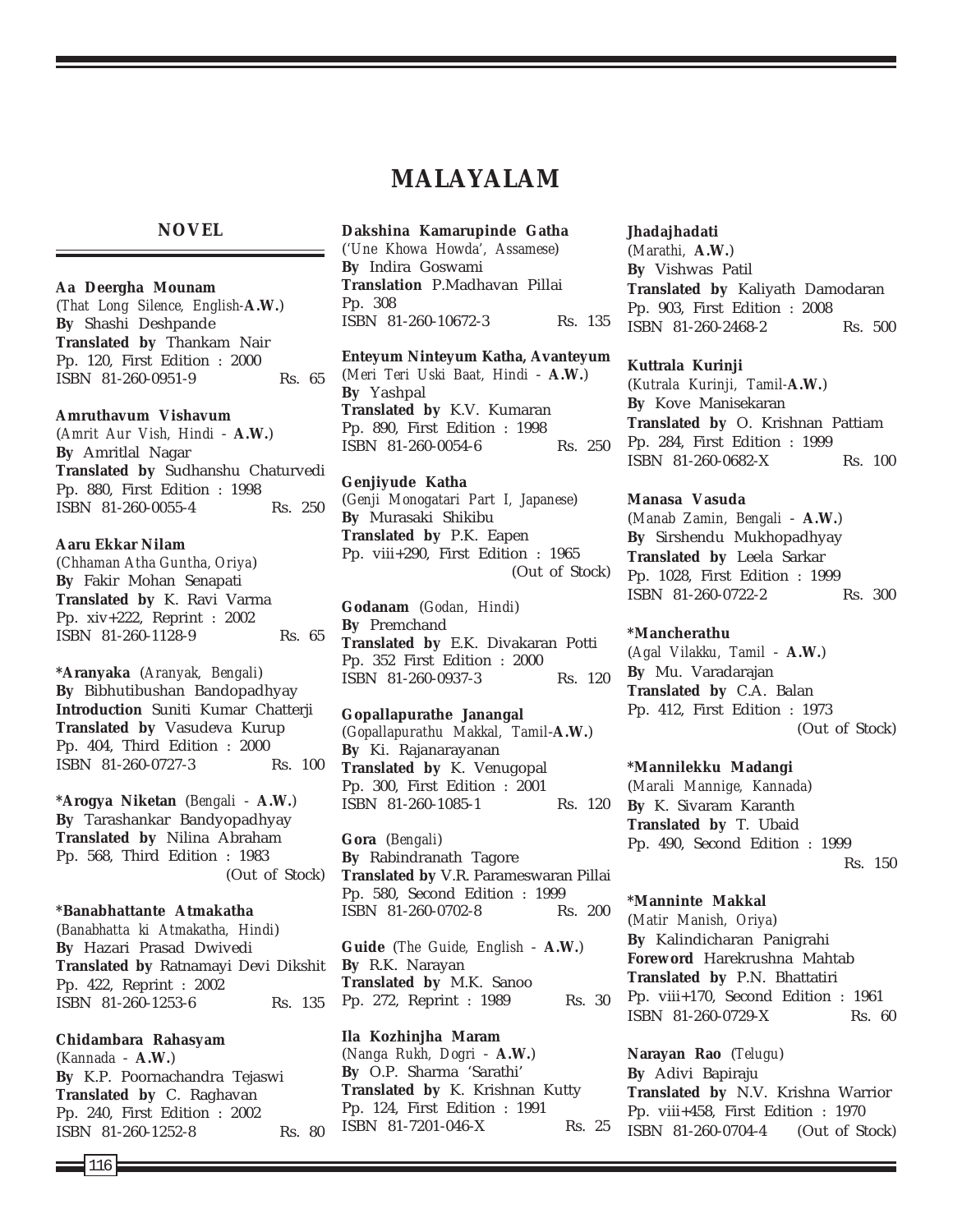**Oru Vesyayute Atmakatha** (*Umrao Jan Ada, Urdu*) **By** Mirza Ruswa **Translated by** K. Ravi Varma Pp. 256, Reprint : 1990 Rs. 40

**\*Parthipan Kanavu** (*Tamil*) **By** Kalki **Translated by** Leela Omcheri Pp. iv+322 Second Edition : 1967 (Out of Stock)

**Pavakaliyute Katha** (*Putul Nacher Itikatha, Bengali*) **By** Manik Bandyopadhyay **Translated by** Nilina Abraham Pp. viii+296, Reprint : 1989 Rs. 40

**Samban** (*Bengali -* **A.W.**) **By** Samaresh Basu **Translated by** Leela sarkar Pp. 168, First Edition : 2008 ISBN 81-260-2470-4 Rs. 120

**Samudaya Veedhi** (*Tamil* **- A.W.**) **By** Naa Parthasarathy **Translated by** C.A. Balan Pp. iv+232 Rs. 30

**Shahajada Darashukoh (Part I ) By** Shyamal Gangopadhyay **Translated by** Leela Sarkar Pp. 888, First Edition : 2006 ISBN 81-260-2205-1 Rs. 260

**Shahajada Darashukoh (Part II ) By** Shyamal Gangopadhyay **Translated by** Leela Sarkar Pp. 1026, First Edition : 2006 ISBN 81-260-2205-1 Rs. 260

**Sthree** (*Nari, Hindi*) **By** Siyaram Sharan Gupta **Translated by** K. Gomati Amma Pp. vi+232, First Edition : 1972 (Out of Stock)

**Tista Theerathe Vruthanthagal** (*Tista Parer Brittanto, Bengali -* **A.W.**) **By** Debesh Ray **Translated by** Leela Sarkar Pp. 1128, First Edition : 2008 ISBN 81-260-2471-2 Rs. 600

**Thattakam** (*Malayalam* - **A.W.**) **By** Kovilan., **Translated by** Vasanthi Sankaranarayanan Pp.xvi+524 First Edition : 2010 ISBN 978-81-260-2888-7 Rs. 250

**Vanam Vasappadum** (*Tamil -* **A.W.**) **By** Prapanchan **Translated by** Sridharan Pp. 527, First Edition : 2008 ISBN 81-260-2610-3 Rs. 260

**Velichathilekku Parakunna Pakshikal** (*Ba Mulahaza Hoshiyar, Punjabi* - **A.W.**) **By** Narenderpal Singh **Translated by** K. Krishnan Kutty Pp. X+190, First Edition : 2001 ISBN 81-260-0803-2 Rs. 75

**Velutta Cover** (*Sadakham, Bengali* - **A.W.**) **By** Moti Nandi **Translated by** M.K.N. Potti Pp. 160 First Edition : 2002 ISBN 81-260-1437-7 Rs. 60

**Veril Kaycha Plavu** ('*Veril Pazhutha Pala'*, Tamil - **A.W.**) **By** Su. Samuthiram **Translated by** T.M. Raghuram, Pp.168 First Edition : 2010 ISBN 978-81-260-2100-4 Rs. 100

**Yogayag** (*Bengali*) **By** Rabindranath Tagore **Translated by** R.C. Sharma Pp. iv+310 Second Edition : 1989 Rs. 45

#### **STORY**

**Irupathimoonnu Hindi Kathakal** (*Anthology of Hindi short stories*) **Edited by** Jainendra Kumar **Translated by** P.N. Bhattatiri Pp. xiv+328 Second Edition : 1970 ISBN 81-260-0725-1 Rs. 100

**Irupathu Kannada Cherukathagal** (*20 Kannada short stories*) **Compiled by** B.C. Ramachandra Sharma and G. Venkatasubbiah Pp. xxiv+380 First Edition : 1993 ISBN 81-7201-570-4 Rs. 120

**Kakkakalum Nadukadathalum** (**A.W.**) **By** Nirmal Verma **Translated by** Latha K. V. Pp. 228, First Edition : 2008 ISBN 81-260-2479-8 Rs. 140

**Kannada Cherukathakal** (*Anthology of Kannada short stories*) **Edited by** L.S. Seshagiri Rao **Translated by** T. Ubaid Pp. iv+320, First Edition : 1971 (Out of stock)

**Konkani Kathasamaharan**

*(Konkoni Short Stories)* **By** Chandrakanth Keni **Translated by** L. Sunitha Boi Pp. 314, First Edition : 2006 ISBN 81-260-2103-9 Rs. 160

**\*Mann Kolangal**

(*Mati ki Muraten, Hindi*) **By** Rambrisksh Benipuri **Foreword** Ramdhari Sinha 'Dinkar' **Translated by** Abhaya Dev Pp. 176, First Edition : 1957 (Out of Stock)

**Masti Cherukathakal**

(*Sanna Kathegalu, Kannada* **- A.W.**) **By** Masti Venketesha Iyengar **Translated by** C. Raghavan Pp. 304, First Edition : 2001 ISBN 81-260-1069-X Rs. 100

**Tagorinte Katharatnagal** (*21 short stories of Tagore, Bengali*) **Introduction** Somnath Maitra

**Translated by** R.C. Sharma Pp. xxii+568,Second Edition : 1999 Rs. 175

**Thiranjedutha Cherukathakal** (*Anthology of Malayalam short stories*) **Edited by** S. Guptan Nair Pp. 32+274, Fourth Edition : 1990 Rs. 30

**Thiranjedutha Tamizh Kathakal** (*Anthology of Tamil short stories*) **Edited by** A. Chidambaranatha Chettiar **Translated by** G. Shreedharan Pp. 440, First Edition : 1964 (Out of Stock)

**Samakalika Bharatiya Cherukathakal**

 $117<sup>1</sup>$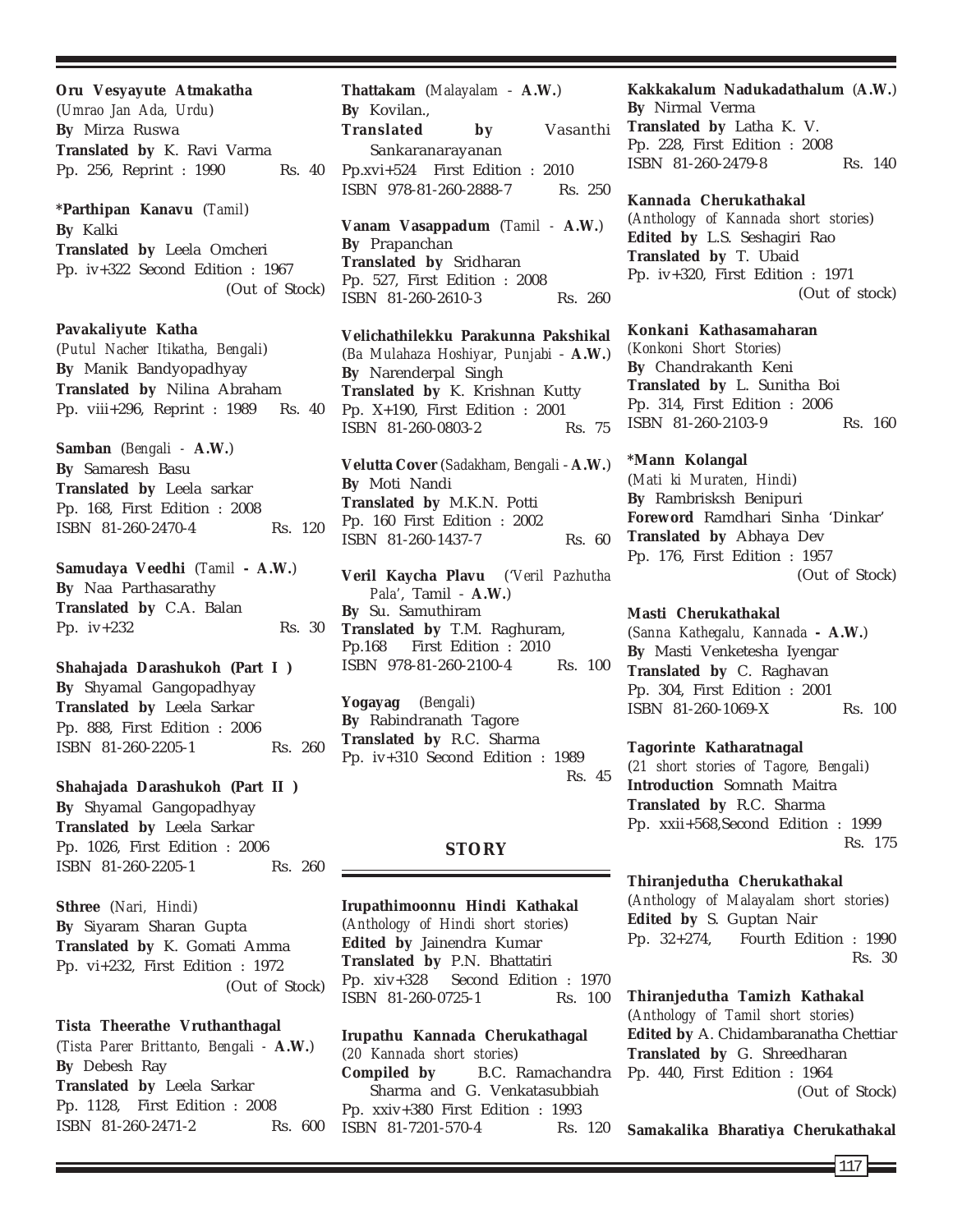(*Contemporary Indian short stories, Volume I*) Pp. 160, First Edition : 1995 ISBN 81-7201-700-6 Rs. 90

### **Samakalika Bharatiya Kathakgal Volume II**

(*Contemporary Indian short stories, Volume II*) Pp. 245, First Edition : 1995 ISBN 81-7201-568-2 Rs. 120

**Samakalika Bharatiya Cherukathakal** (*Contemporary Indian short stories, Volume III*) Pp. viii+242, First Edition : 1994 ISBN 81-7201-569-0 Rs. 120

### **PLAY**

**\*Chandraguptan** (*Hindi*) **By** Jaisankar Prasad **Translated by** N.L. Narayanan Pp. 250, First Edition : 1965 (Out of Stock)

#### **\*Etho Parishkaram?**

(*Ekei ki Bole Sabhyata?* and *Burho Salikar Ghare Rom, Bengali*) **By** Michael Madhusudan Dutta **Translated by** P. Seshadri Iyer Pp. 76, First Edition : 1961 (Out of Stock)

**Kannada Ekangangal**

(*Anthology of Kannada one-act plays*) **Compiled by** Adya Rangacharya **Translated by** P.N. Bhattatiri Pp. xvi+258, First Edition : 1984 Rs. 45

**Karal** *(Yakrut, Marathi)* **By** Shyam Manohar **Translated by** Kaliyath Damodaran Pp. 104, First Edition : 2002 ISBN 81-260-1064-9 Rs. 50

**\*Lear Rajavu** (*King Lear, English*) **By** Shakespeare **Introduction** J. Dover Wilson **Translated by** K.M. Panikkar Pp. 212, First Edition : 1959 (Out of Stock) **Luna** (*Punjabi -* **A.W.**) **By** Shiv Kumar Batalvi **Translated by** Desamangalam Ramakrishnan Pp. 127, First Edition : 2004 ISBN 81-260-1641-8 Rs. 60

#### **\*Randu Moliere Natakangal**

(*Tartuffe and Le Beurgeois Gentilhomme., French*) **By** Moliere **Introduction** H.E. Le Comte Stanislas Ostrorog **Translated by** S. Guptan Nair Pp. 252, First Edition : 1962 (Out of Stock)

**Tagorinte Natakangal Volume I** (*Visarjan, Chira Kumar Sabha and Dakghar, Bengali*) **By** Rabindranath Tagore **Translated by** V. Unnikrishnan Nair Pp. xx+308, Second Edition : 1999 ISBN 81-260-0708-7 Rs. 100

**Tagorinte Natakangal Volume II** (*Raja, Mukta Dhara and Raktakarabi, Bengali*) **By** Rabindranath Tagore **Translated by** P. Vasudeva Kurup P.K. Govinda Pillai, Supriya Cheriyan, Kainikkara M. Kumara Pillai Pp. xx+256, Second Edition : 1999 Rs. 90

**Thavalakal** (*Frogs, Greek*) **By** Aristophenes **Introduction** H.D.F. Kitto **Translated by** E.M.J. Venniyoor Pp. xvi+96, First Edition : 1964 (Out of Stock)

**Veerayoddhakkal Helgailandhi** (*The Vikings of Helgeland, Norwegion*) **By** Ibsen **Translated by** Konniyoor Meenakshi Amma Pp. xiv+86, First Edition : 1962 (Out of Stock)

#### **POETRY**

**Bhagnamurti** (*Marathi*) **By** A.R. Deshpande 'Anil' **Translated by** V.A. Kesavan Nambudiri Pp. 56, First Edition : 1983 Rs. 10

#### **Bhaktrikayam**

(*Anthology of Tamil Bhakti Poems*) **Compiler:** A.A. Manavalan **Translated by** Attoor Ravi Varma Pp. 404, First Edition : 2006 ISBN 81-260-1151-3 Rs. 160

#### **Bharata Geetam**

(*Selected patriotic poems*) **By** eminent Malayalam poets Pp. 16, First Edition : 1963 (Out of Stock)

#### **\*Bharatiyude Kavithakal**

(*Selected poems of Subramanya Bharati*) **Introduction** R.P. Sethu Pillai **Translated by** Vennikkulam Gopala Kurup

(Out of Stock)

**Divine Comedy** (*Foreign Classic*) **By** Dante **Translated by** Kilimanoor Ramakantan Pp. viii+944, First Edition : 2001 ISBN 81-260-0802-4 Rs. 300

**Kamayani** (*Hindi*) **By** Jaisankar Prasad **Translated by** M. Sreedhara Menon Pp. vi+224, First Edition : 1968Rs. 10

**Malayala Kavya Ratnakaram** (*Anthology of Malayalam poetry*) **Compiled by** Suranad Kunjan Pillai Pp. xx+354, Second Edition : 1963 ISBN 81-260-0931-4 First Edition : 2000 Rs. 125

### **Noottonnu Kiranangal (***101 poems of Tagore***)**

**Translated by** G. Sankara Kurup Pp. xxviii+406, Third Edition : 1999 ISBN 81-260-0700-1 Rs. 150

**Oru Gramathile Nadi** (*'Oru Gramathu Nadhi'*, Tamil - **A.W.**) **By** Sirpi Balasubramaniam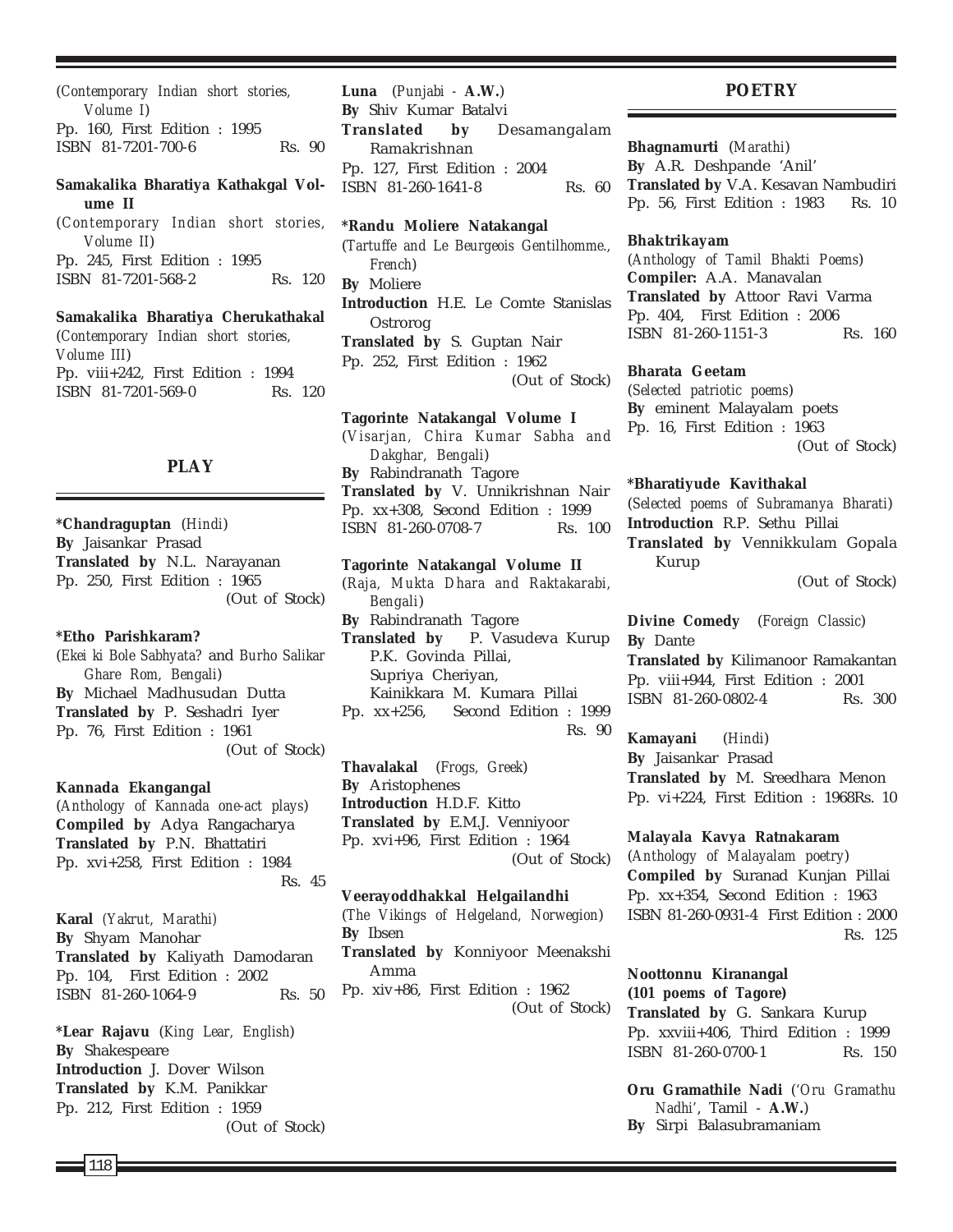**Translated by** Abdul Jalil and Anwar Ali, Pp.88 First Edition : 2010 ISBN: 978-81-260-2625-1 Rs.50 **Samakalika Malayalam Kavithakal** (*Anthology of Contemporary Malayalam Poetry 1960-80*) **Compiled by** Sugathakumari Pp. vii+236, First Edition : 1997 ISBN 81-7201-583-6 Rs. 120 **Samavarthanam** (*Trapfalls in the Sky, English* **- A.W.**) **By** Shiv K. Kumar **Translated by** C.K.V. Nampoothiry Pp. 100, First Edition : 2000 ISBN 81-260-0938-1 Rs. 65 **Swatantrya Samara Geetangal** (*Anthology of Selectioon of songs and poems of Freedom Struggle*) **Compiled by** Vishnu Narayanan Namboodiri Pp. 158, First Edition : 2000 ISBN 81-260-0920-9 Rs. 75 **Vachana Sopanam** (*Kannada Vachanas*) **Selected by** H.S. Shivaprakash **Translated by** D. Vinayachandran and M. Rama Pp. 98, First Edition : 2001 ISBN 81-260-0927-6 Rs. 50 **Vakkukalude Akasam** (*Shabdar Akash, Oriya* - **A.W.**)

**By** Sitakant Mahapatra **Translated by** K. Satchidanandan Pp. 80, First Edition : 1999 ISBN 81-260-683-8 Rs. 50

### **MAKERS OF INDIAN LITERATURE**

**Akkamahadevi**

(*Kannada poet)* **By** G.S. Kapse **Translated by** C. Raghavan Pp. 94, First Edition : 1993 ISBN 81-7201-154-7 Rs. 15

**Appan Thampuran**

**By** S.K. Vasanthan

Pp. 116, First Edition : 2008 ISBN 81-260-2475-5 Rs. 40

**B.M. Srikantayya** (*Kannada poet*) **By** A.N. Moorthy Rao **Translated by** Puduppalli Raghavan Pp. 84, First Edition : 1980 (Out of Stock)

**Banabhattan** (*Sanskrit writer*) **By** K. Krishnamoorthy **Translated by** A.V. Sankaran Pp. 106, Reprint : 1989 Rs. 15

**Bankimchandra Chatterjee** (*Bengali novelist*) **By** S.C. Sengupta **Translated by** K.P. Saratchandran Pp. 92, Second Edition : 1989 Rs. 15

**Basaveswaran** (*Kannada saint-poet*) **By** H. Thipperudraswamy **Translated by** V.S. Sharma Pp. 68, Reprint : 1989 Rs. 15

**Bharatendu Harishchandra** (*Hindi dramatist*) **By** Madan Gopal **Translated by** K.S. Mani Pp. 70, First Edition : 1986 Rs. 15

**Bharati** (*Tamil poet*) **By** Prema Nandakumar **Translated by** S. Ramesan Nair Pp. 102, First Edition : 1982 Rs. 15

**Bhavabhuti** (*Sanskrit poet*) **By** G.K. Bhatt **Translated by** M.S. Menon Pp. 96 Rs. 25

**Buddhadeva Bose** (*Eminent Bengali writer*) **By** Alokeranjan Dasgupta **Translated by** M. Leelavathi Pp. 124, First Edition : 1990 Rs. 15

**Chandidas** (*Bengali poet*) **By** Sukumar Sen **Translated by** S.K. Nair Pp. 68, First Edition : 1980 Rs. 15

**Dattakavi** (*Marathi poet*) **By** Anuradha Potdar **Translated by** A.P.P. Nambudiri Pp. 96, First Edition : 1984 Rs. 15

**Dr. C.R. Reddy** (*Telugu poet and critic*) **By** D. Anjaneyulu **Translated by** Pavanan Pp. 82, First Edition : 1981 Rs. 15

**E.V. Krishna Pillai By** V.K. Narayana Pp. 100, First Edition : 2007 ISBN 81-260-2294-9 Rs. 40

**Ezhuttachan** (*Malayalam writer*) **By** K. Raghavan Pillai **Translated by** Desamangalam Ramakrishnan Pp. 100, First Edition : 1997 ISBN 81-7201-572-0 Rs. 25

**Elamkulam Knjan Pillai By** A. Sreedhara Menon **Translated by** K. Kumaran Nair Pp. 109 ISBN 81-260-1636-1 Rs. 25

**Fakir Mohan Senapati By** Mayadhar Mansinha **Translated by** R.C. Kamaliah Pp. 90, First Edition : 1985 Rs. 15

**Ghalib** (*Urdu poet*) **By** M. Mujeeb **Translated by** S.K. Nair and C.L. Meenakshi Amma Pp. 118, First Edition : 1989 Rs. 15

#### **Gurazada**

(*Telugu social-reformer and writer*) **By** V.R. Narla **Translated by** D.V. Velayudhan Pillai Pp. 120, First Edition : 1986 Rs. 15

**Guru Nanak** (*Punjabi saint-poet*) **By** Gurbachan Singh Talib **Translated by** K. Ayyappa Paniker Pp. 108, First Edition : 1991 ISBN 81-7201-086-9 Rs. 15

**H.N. Apte** (*Marathi novelist and story writer*) **By** R.B. Joshi **Translated by** A.P. Vasu Nambisan Pp. 128, First Edition : 1983 Rs. 15 **Ilango Adigal** (*Eminent Tamil poet*) **By** M.V. Varadarajan **Translated by** E.K. Purushothaman Pp. 80, First Edition : 1973

(Out of Stock)

119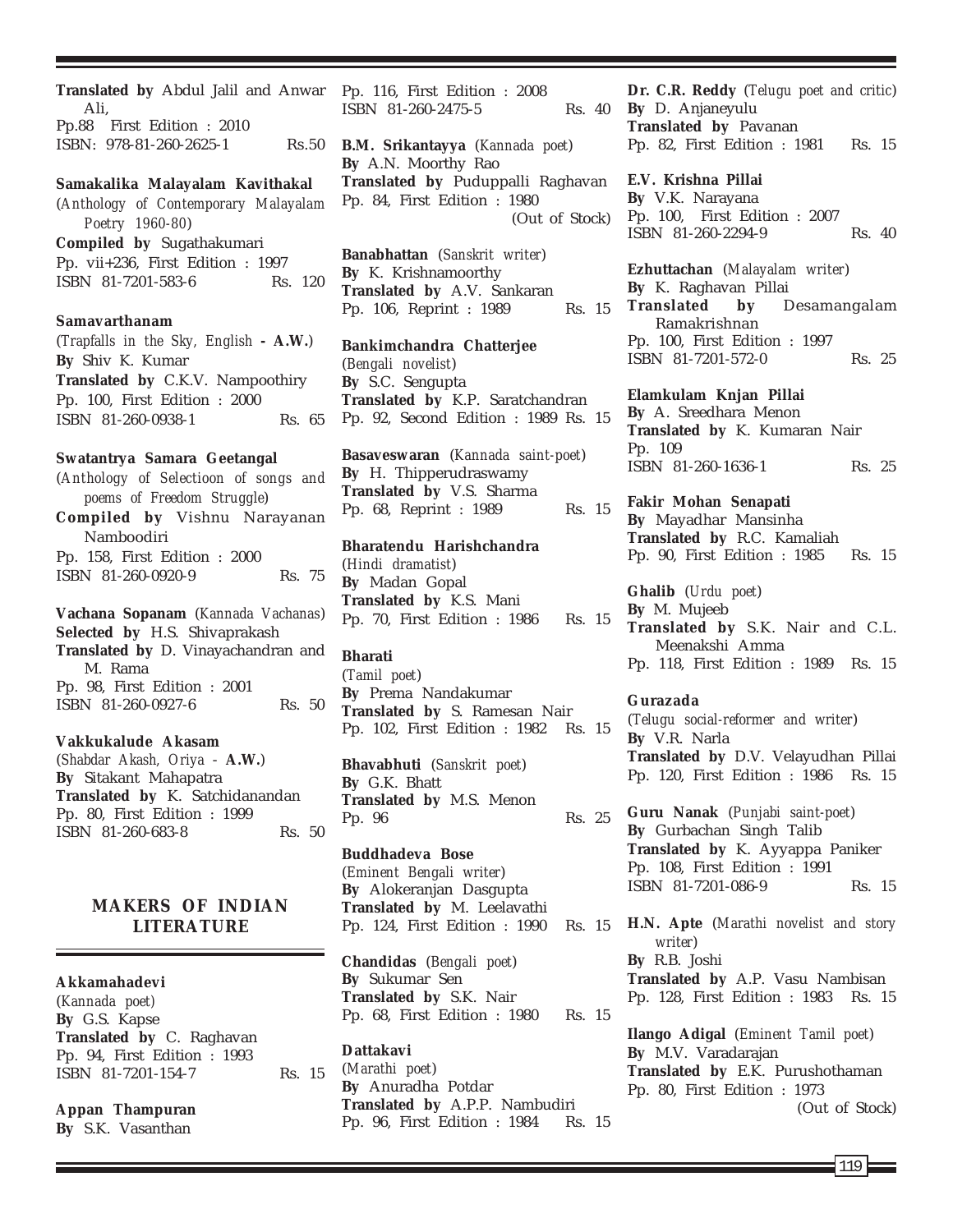120 **By** C.P. Rajasekharan **By** C.S. Chandrika **By** S.P. Ramesh, **Kabir** (*Hindi poet*) **By** Prabhakar Machwe **Translated by** S.K. Nair **Kalhana** (*Sanskrit writer*) **By** Somnath Dhar **Kamban** (*Tamil Poet*) **By** S. Mannamanjan

**Ishwarchandra Vidyasagar** (*Bengali Social-reformer and educationist*) **By** Hiranmay Banerjee **Translated by** A.P. Vasu Nambisan Pp. 96, First Edition : 1970 (Out of Stock)

**Jayadevan** (*Sanskrit poet*) **By** Suniti Kumar Chatterji **Translated by** Sukumar Azhicode Pp. 72, Second Edition : 1987 Rs. 15

**Jibanananda Das** (*Bengali poet*) **By** Chidananda Dasgupta **Translated by** K. Ayyappa Panikar Pp. 72, First Edition : 1985 Rs. 15

**Jnanadevan** (*Marathi saint-poet*) P.Y. Deshpande **Translated by** T. Bhaskaran Pp. 118, First Edition : 1981 Rs. 15

**Jayashankar Prasad By** Ramesh Chandra Shah **Translated by** P.V. Krishnan Nair and Kaliyath Damodaran Rs. 25

**K.A. Kodungallur** *(Malayalam poet)* Pp. 128, First Edition : 2006 ISBN 81-260-2211-6 Rs.25

**K. Saraswathi Amma** (*Malayalam writer*) Pp. 112, First Edition : 2000 ISBN 81-260-0937-3 Rs. 25

**Kaarror Nilakandha Pillai** Pp.124 First Edition : 2010 ISBN 978-81-260-2639-5 Rs. 40

Pp. 66, Second Edition : 1989 Rs. 15

**Translated by** K.R. Raghavan Pillai Pp. 126, First Edition : 1983 (Out of Stock)

**Translated by** K.S. Narayana Pillai

Pp. 124, Repeint : 2003 ISBN 81-260-0811-3 Rs. 25

**Kazi Nazrul Islam** (*Bengali poet*) **By** Gopal Haldar **Translated by** K. Satchidanandan Pp. 120, First Edition : 1988 Rs. 15

**Kerala Varma** (*Malayalam novelist*) **By** P.K. Narayana Pillai **Translated by** K. Ramachandran Nair Pp. 116, First Edition : 1994 ISBN 81-7201-610-8 Rs. 15

**Kesava Dev** (*Malayalam writer*) **By & translated by** K.P. Sasidharan Pp. 120, First Edition : 1996 ISBN 81-7201-610-7 Rs. 15

**Keshavasuthan** (*Marathi poet*) **By** Prabhakar Machwe **Translated by** G. Shreedharan Pp. 84, First Edition : 1969 Rs. 15

**K. P. Kesava Menon** *(Malayalam Thinker and Philosopher)* **By** V. Parukutty Amma Pp. 112, First Edition : 2006 Rs. 25

**Kumaran Asan** (*Malayalam poet*) **By & translated by** K.M. George Pp. 132, First Edition : 1996 ISBN 81-7201-738-3 Rs. 15

**Kunjiraman Nair** (*Malayalam Writer)* **By** P.M. Narayanan Pp. 108, First Edition : 2003 ISBN 81-260-1643-4 Rs. 25

**Kunhikuttan Thampuran By** Akavoor Narayanan, Pp.114 First Edition : 2010 ISBN 978-81-260-2694-4 Rs. 40

**Kuttikrishna Marar By** P.S. Radhakrishnan, Pp.132 First Edition : 2010 ISBN: 978-81-260-2886-3 Rs.40

**Lakshminath Bezbaroa** (*Assamese Writer*) **By** Hem Barua **Translated by** Akavoor Narayanan Pp. 78, First Edition : 1973 Rs. 15

**M.P. Paul** (*Malayalam Writer*) **By & translated by** K.M. Tharakan

Pp. 144 First Edition : 1999 ISBN 81-260-0687-0 Rs. 25

**Mahakavi G. Sankara Kurup** (*Malayalam poet*) **By & translated by** M. Leelavathy Pp. 120, First Edition : 2000 ISBN 81-260-0938-1 Rs. 25

**Mahakavi Moinkutty Vaidyar By** V.M. Kutty Pp. 94, First Edition : 2007 ISBN 81-260-2209-4 Rs. 40

**Mahakavi Uloor By** Sukumar Azhikode **Translated by** C.P. Sivadasan Pp. 123, First Edition : 2008 ISBN 81-260-2476-3 Rs. 40

**Maharshi Devendranath Tagore** (*Bengali writer*) **By** Narayan Choudhuri **Translated by** B. Hrdayakumari Pp. 108, First Edition : 1979 Rs. 15

**Manik Bandyopadhyay** (*Bengali novelist*) **By** Sarojmohan Mitra **Translated by** Pavanan Pp. 144 First Edition : 1991 ISBN 81-7201-085-0 Rs. 15

**Manikkavachakar** (*Tamil saint-poet*) **By** G.Vanmikanathan **Translated by** N.V. Krishna Warrior Pp. 86 First Edition : 1979 (Out of Stock)

**Manmohan Ghosh** (*Indo-English poet*) **By** Lotika Ghosh **Translated by** K.V. Ramakrishnan Pp. 184 First Edition : 1988 Rs. 15

**Meghani** (*Gujarati poet*) **By** V.J. Trivedi **Translated by** Kadavanad Kuttikrishnan Pp. 60 First Edition : 1984 Rs. 15

**Melpattoor Narayana Bhattatiri By** K.P. Narayana Pisharody Pp. 128 First Edition : 2002 ISBN 81-260-1493-8 Rs. 25

**Michael Madhusudan Dutt** (*Bengali poet*)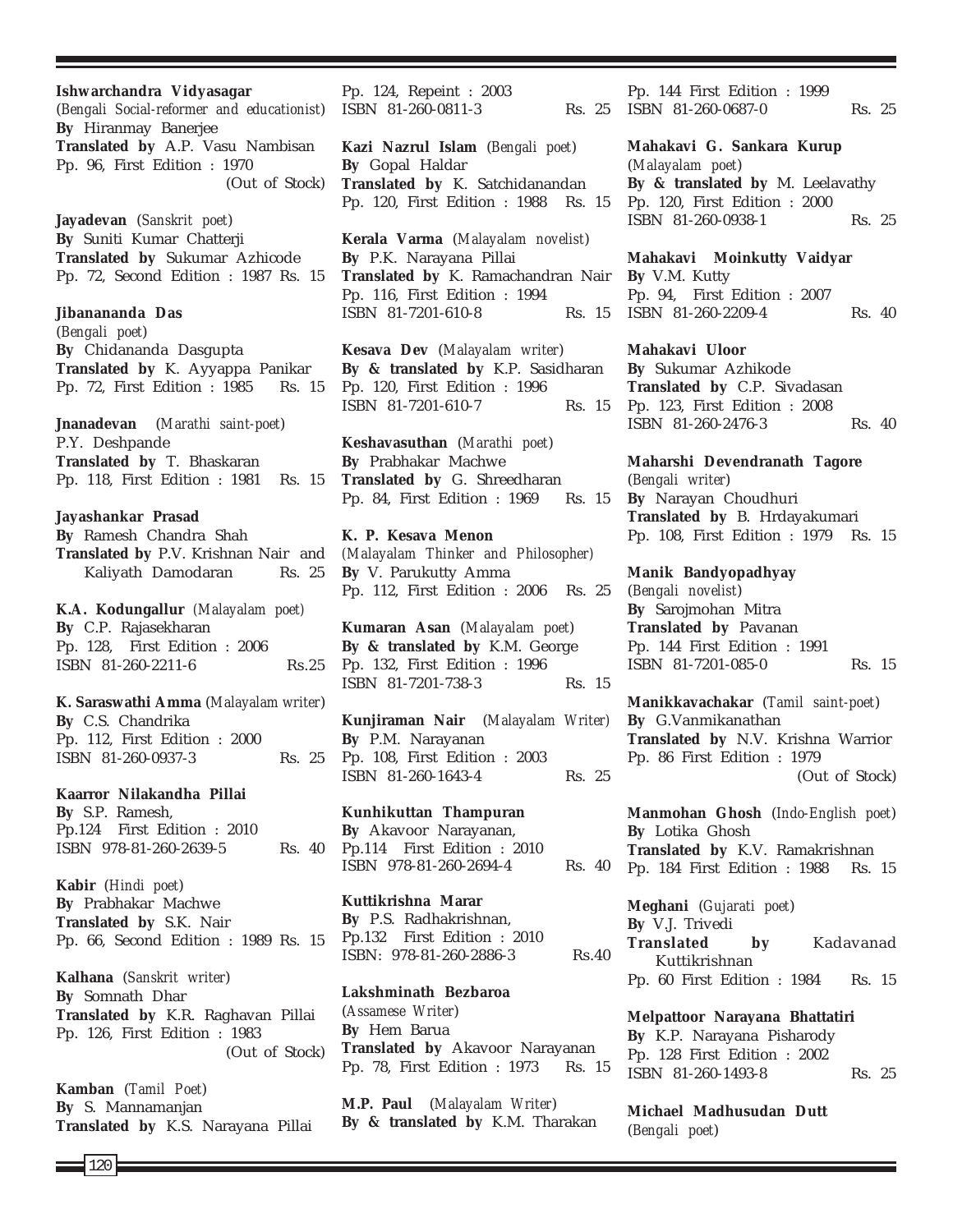**By** Amalendu Bose **Translated by** K. Srinivasan Pp. 144 First Edition : 1988 Rs. 15 **Mira Bai** (*Saint-poetess of Rajasthan*) **By** Usha S. Nilsson **Translated by** K.N. Ezhuttachhan Pp. 60 First Edition : 1971 Rs. 15 **Mohan Rakesh** (*Hindi playwriter*) **By** Pratibha Agarwal **Translated by** S. Thankamani Amma Pp. 136 First Edition : 1990 ISBN 81-7201428-1 Rs. 15 **N. Krishna Pillai By** Ezhumattoor Rajaraja Varma Pp. 102 First Edition : 1999 ISBN 81-260-0705-2 Rs. 25 **N.N. Kakkad By** Desamangalam Ramakrishnan Pp. 134 First Edition : 2000 ISBN 81-260-0987-X Rs. 25 **Namdev** (*Marathi saint-poet*) **By** M.G. Deshmukh **Translated by** K.P.S. Menon Pp. 112 First Edition : 1986 Rs. 15 **Nammalvar** (*Tamil mystic-poet*) **By** A. Srinivasa Raghavan **Translated by** K.A. Kalavathi Pp. 118 First Edition : 1983 Rs. 15 **Nanalal** (*Gujarati poet*) **By** U.M. Maniar **Translated by** K.V. Ramakrishnan Pp. 128 First Edition : 1979 Rs. 15 **Nazir Akbarabadi** (*Urdu writer*) **By** Mohammad Hasan **Translated by** K.A. Kodungallore Pp. 104 First Edition : 1986 Rs. 15 **Panje Mangesh Rao** (*Kannada writer*) **By** V. Sitaramiah **Translated by** K.P. Sankaran Pp. 170 First Edition : 1984 Rs. 15 **Pothana** (*Telugu poet*) **By** D. Venkatavadhani **Translated by** N.V. Krishna Warrior Pp. 102 First Edition : 1979 (Out of Stock)

**Premchand** (*Hindi Fiction writer*) **By** Prakash Chandra Gupta **Translated by** E.K. Purushothaman Pp. 76 Reprint : 1989 Rs. 15

**P. Kunjiraman Nair By** P.M. Narayanan Pp. 108 ISBN 81-260-1636-4 Rs. 25

**Radhanath Ray** (*Oriya poet*) **By** Gopinath Mohanty **Translated by** P.G. Purushothaman Pp. 112 First Edition : 1983 Rs. 15

**Rahul Sankrityayan** (*Hindi writer*) **By** Prabhakar Machwe **Translated by** Pavanan Pp. 86 First Edition : 1986 Rs. 15

### **Rajalakshmi**

(*Malayalam writer*) **By** Rathi Menon Pp. 80 First Edition : 2002 ISBN 81-260-1251-x Rs. 25

**Raja Rammohan Roy** (*Bengali writer and social-reformer*) **By** Soumyendranath Tagore **Translated by** E.K. Purushothaman Pp. 74 Second Edition : 1989 Rs. 15

**Sahitya Panchanam P.K. Narayana Pillai** (*Malayalam writer*) **By** M. Gopalakrishnan Nair Pp. 80 First Edition : 2003 ISBN 81-260-1639-6 Rs. 25

**S.K. Pottekkat** (*Malayalam writer*) **By** R. Viswanathan **Translated by** M.N. Karasseri Pp. 84 First Edition : 1999 ISBN 81-260-0724-9 Rs. 25

**Sarala Das** (*Oriya poet*) **By** K.C. Panigrahi **Translated by** M.M. Purushothaman Nair Pp. 92 First Edition : 1984 Rs. 15

**Sarojini Naidu** (*Indo-Anglian poet*) **By** Padmini Sengupta **Translated by** P. Nalina Kumari Pp. 144 Reprint : 1992 ISBN 81-7201-270-5 Rs. 15 **Shennoi Goembab** *(Kannada writer)* **By** R.N. Naik **Translated by** P.G. Kamath Pp. 112, First Edition : 2006 ISBN 81-260-2084-9 Rs. 25

**Sooranad Kunjan Pillai** *(Malayalam scholar)* **By** J. Padma Kumari Pp. 98, First Edition : 2006 ISBN 81-260-1724-4 Rs. 25

**Sri Aravindo** (*Philosopher and poet*) **By** Manoj Das **Translated by** S. Guptan Nair Pp. 182 Second Edition : 1986 (Out of Stock)

**Swami Vivekanandan** (*Philosopher Bengali writer*) **By** Nemai Sadan Bose **Translated by** P.C.C. Raja Pp. 178 First Edition : 2001 ISBN 81-260-1086-X Rs. 25

**Sanjayan** *(Malayalam critic and short story writer)* **By** C. Rajendran Pp. 115 First Edition : 2003 ISBN 81-260-1642-6 Rs. 25

**Tarasankar Bandyopadhyay** (*Bengali novelist*) **By** Mahasveta Devi **Translated by** M. Achutan Pp. 96 First Edition : 1979 (Out of Stock)

**Thyagarajan** (*Composer of Karnatic music*) **By** V. Raghavan **Translated by** B. Chitralekha Pp. xii+92 First Edition : 1989 Rs. 15

**Tikkodiyan** *(Malayalam playwriter)* **By** P. Vatsala, Pp. 90, First Edition : 2006 ISBN 81-260-1712-0 Rs. 25

**Tiruvalluvar** (*Tamil Saint poet*) **By** S. Maharajan **Translated by** Ma. Dakshinamurthy Pp. 96 First Edition : 2002 ISBN 81-260-1245-5 Rs. 25

**Toru Dutt** (*Indo-English poetess*) **By** Padmini Sengupta **Translated by** K.M. Verghese Pp. 116 First Edition : 1972 (Out of Stock)

 $121 \;$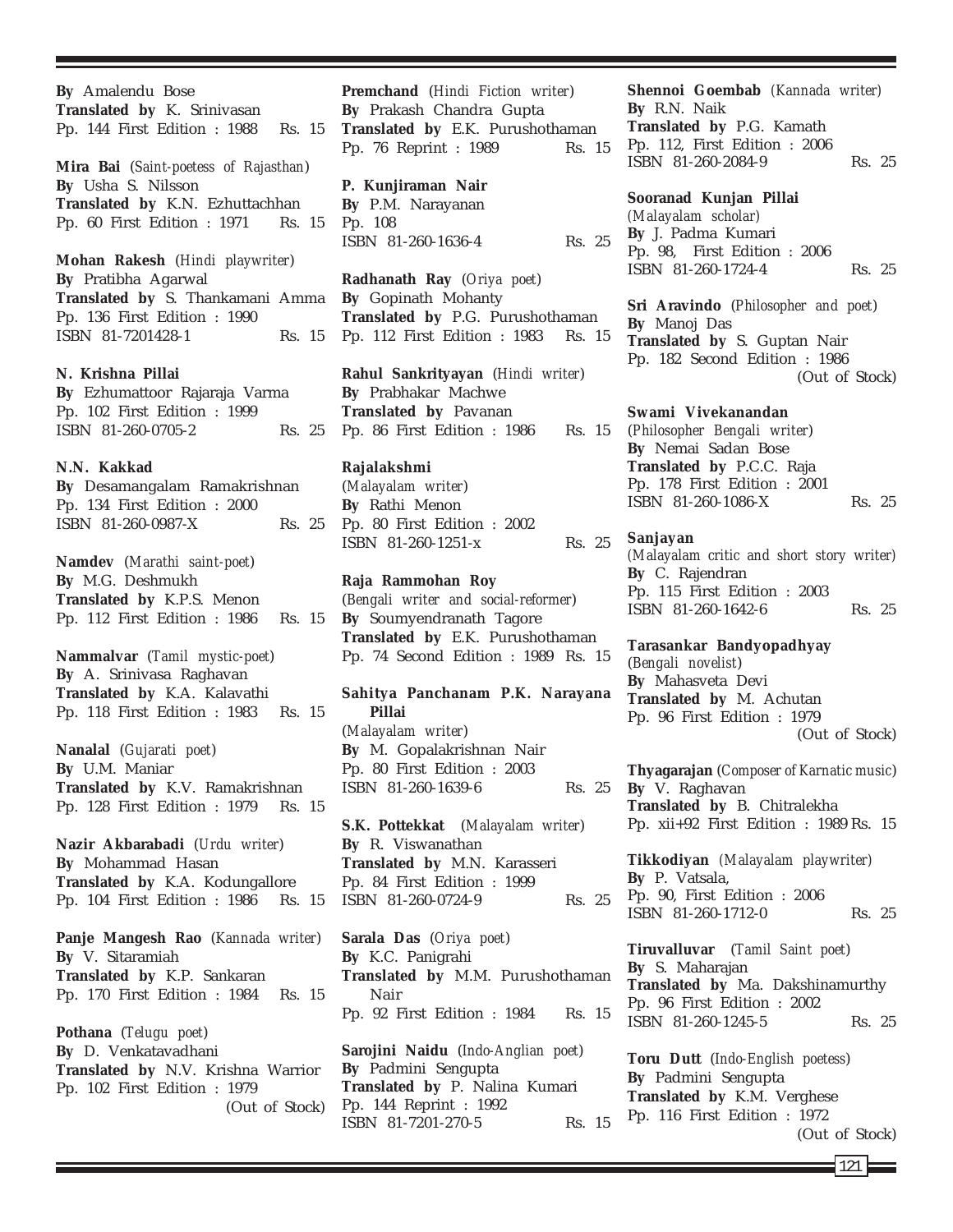**Tukaram** (*Medieval Marathi poet*) **By** Balchandra Nemade **Translated by** N.E. Viswanatha Iyer Pp. 96, Reprint : 2010 ISBN 978-81-260-2883-2 Rs. 40

#### **Unnayi Varrier**

**By** Narayana Kurup **Translated by** Vattapparampil Gopinatha Pillai Pp. 126, First Edition : 2006 ISBN 81-260-2097-0 Rs. 25

#### **V.T. Bhattathirippad**

(*Malayalam writer*) **By** K. Gopalakrishnan Pp. 106, Reprint : 2010 ISBN 978-81-260-2684-5 Rs. 40

#### **Vallathol Narayana Menon**

(*Malayalam poet*) **By & translated by** B. Hrudaya Kumari Pp. 130, First Edition : 2001 ISBN 81-260-0808-3 Rs. 25

#### **Vedam Venkataraya Sastry**

(*Telugu witer*) **By** Vedam Venkataraya Sastry (Jr.) **Translated by** K.N. Ezhuttachhan Pp. 100 First Edition : 1980 Rs. 15

### **Vaikom Mohammed Basheer**

**By** M.N.Karassery Pp. 120, First Edition : 2008 ISBN 81-260-2477-1 Rs. 40

#### **Veerasalingam**

(*Telugu writer and social-reformer*) **By** V.R. Narla **Translated by** N.K. Damodaran Pp. 94 First Edition : 1970 Rs. 15

**Vemana** (*Telugu poet*) **By** V.R. Narla **Translated by** O.M. Anujan Pp. 98 First Edition : 1971 Rs. 15

**Venmani** *(Malayalam poet)* **By** A. Kavoor Narayana Pp. 126, First Edition : 2006 ISBN 81-260-215-5 Rs. 25

**Vidyapati** (*Maithili poet*) **By** Ramanath Jha **Translated by** Sugathakumari Pp. 88 First Edition : 1988 Rs. 15

**Vilasini** *(Malayalam writer)* **By** K.S. Ravi Kumar Pp. 104, First Edition : 2006 ISBN 81-260-2083-0 Rs. 25

**Yashpal** (*Hindi writer*) **By** Kamala Prasad **Translated by** P. Madhavan Pillai Pp. 92 First Edition : 1990 ISBN 81-7201-027-3 Rs. 15

### **HISTORY OF LITERATURE**

**Assamiya Sahitya Charitram** (*History of Assamese Literature*) **By** Birinchi Kumar Barua **Translated by** E.K. Purushothaman Pp. viii+308 First Edition : 1972 (Out of Stock)

#### **Appan Thampuran**

**By** S. K. Vasanthan Pp. 116, First Edition : 2008 ISBN 81-260-2475-5 Rs. 40

**Bengali Sahitya Charitram** (*History of Bengali Literature*) **By** Sukumar Sen **Translated by** A.G. Krishna Warrier Pp. 414, First Edition : 1966 (Out of Stock)

**Gujarati Sahitya Charitram** (*History of Gujarati Literature*) **By** Mansukhlal Jhaveri **Translated by** N. Mukundan Pp. 364, First Edition : 1994 ISBN 81-7201-701-4 Rs. 160

**Kannada Sahitya Charitram** (*History of Kannada Literature*) **By** R.S. Mugali **Translated by** P.N. Bhattatiri Pp. viii+400, First Edition : 1976 Rs. 25 **Mahakavi Uloor By** Sukumar Azhikode **Translated by** C. P. Sivadasan Pp. 123, First Edition: 2008

ISBN 81-260-2476-3 Rs.40

**Malayala Sahitya Charitram** (*History of Malayalam Literature*) **By** P.K. Parameswaran Nair

Pp. viii+320, Reprint : 2010 ISBN 81-7201-267-7 Rs. 100

#### **Sindhi Sahitya Charitram**

(*History of Sindhi Literature*) **By** L.H. Ajwani **Translated by** V. Anandakuttan Nair Pp. 386, First Edition : 1986 Rs. 50

**Tamizh Sahitya Charitram** (*History of Tamil Literature*)

**By** Mu. Varadarajan **Translated by** Melangath Narayanan Kutty Pp. xii+406, First Edition : 2000 ISBN 81-260-0726-5 Rs. 150

#### **Vaikom Mohammed Basheer**

**By** M. N. Karassery Pp. 120, First Edition : 2008 ISBN 81-260-2477-1 Rs. 40

### **GENERAL**

### **Al-Biruni Kanda Indiya**

(*Kitab-ul-Hind, Arabic Classic*) **By** Al Biruni **Translated by** A.M. Mohiuddin Alwaye Pp. viii+484, First Edition : 1970 (Out of Stock)

#### **Abhinavaguptan**

**By** G.T. Deshpande **Translated by** C. Rajendran Pp. 256, First Edition : 2004 ISBN 81-260-1972-7 Rs. 100

#### **Balasahityam**

(*Tagore's writings for children*) **Edited by** Lila Majumdar and Kshitis Roy **Translated by** P. Rama Panikar Pp. viii+252, First Edition : 1964 (Out of Stock)

**\*Bhagwan Buddha** (*Marathi Classic*) **By** Dharmanand Kosambi **Introduction** Kakasaheb Kalelkar **Translated by** P. Seshadri Pp. 520, First Edition : 1957 (Out of Stock)

**Confuciasinte Tatva Chintakal** (*Analects of Confucius, Chinese Classic*)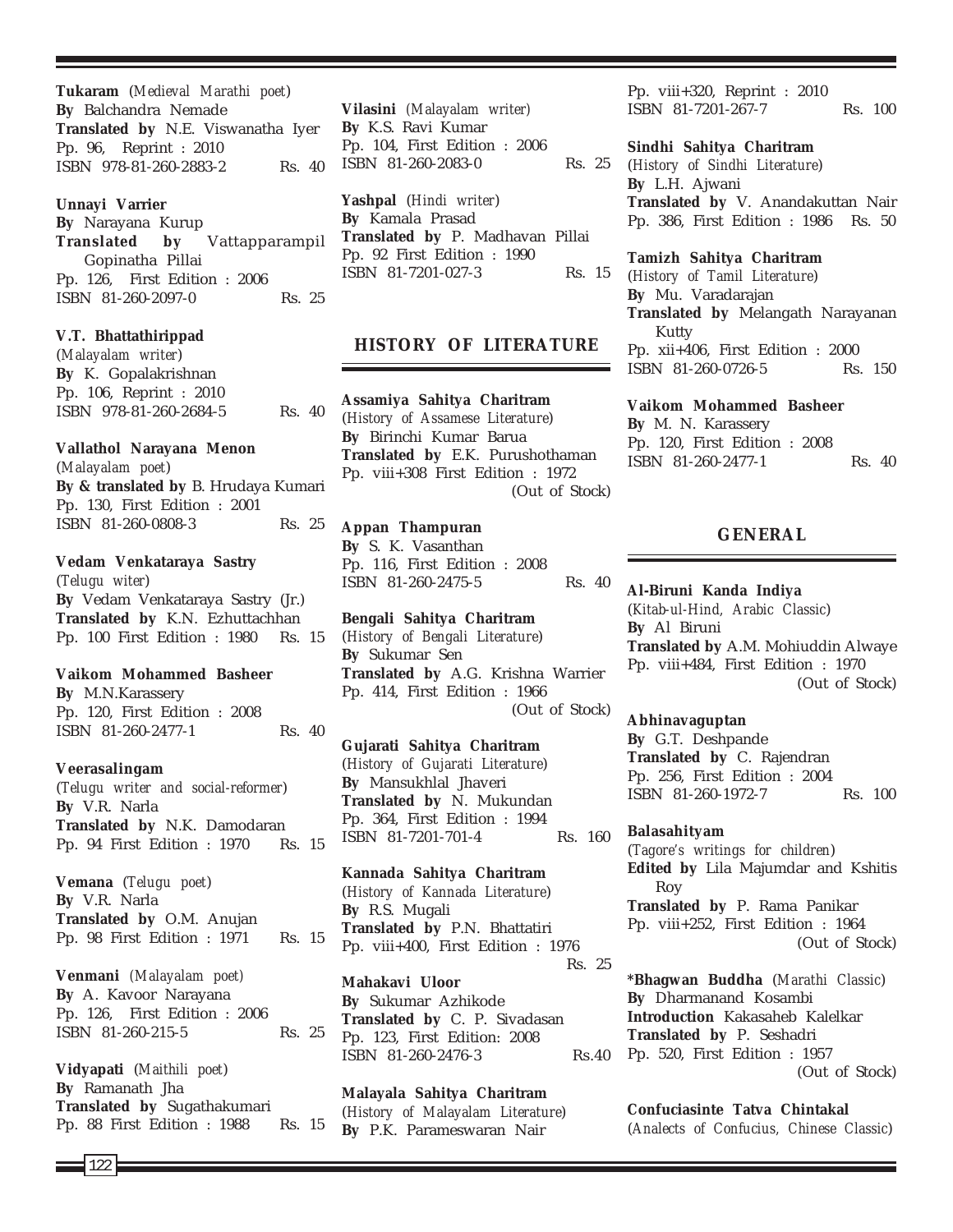**Translated by** Varghese Kalathil Pp. vi+236, First Edition : 1963 (Out of Stock) **\*Ella Manushyarum Sahodarar** (*All Men are Brothers: Selected writings of*

*Gandhiji*) **Edited by** Krishna Kripalani **Translated by** Kuttipuzha Krishna Pillai Pp. 404, First Edition : 1965 (Out of Stock)

**Ente Katha** (*En Charitram, Tamil*) (*Autobiography of U.V. Swaminatha Iyer*) **Translated by** S.K. Nair Pp. xvi+364, First Edition : 1961 (Out of Stock)

#### **Ezhuthum Vayanayam**

*(Papers presented at the seminar on Contemporary Literary Criticism in Malayalam at Kannur Joint publication of Sahitya Akademi and Kannur University)* Pp. 248, First Edition : 2009 ISBN 81-260-2609-X Rs.150

### **Jawaharlal Nehru Oru Jeeva Charitram** (**A.W.**) **By** S. Gopal

**Translated by** K.K.N. Kurup and K.K. Balaraman Pp. xvi+679, First Edition : 2000 ISBN 81-260-0944-6 Rs. 250

**Jeevan Leela** (*Gujarati essays*) **By** Kakasaheb Kalelkar **Translated by** Ratnamayi Devi Dikshit Pp. viii+668, First Edition : 1964 (Out of Stock)

#### **Malayala Novel Deshabhavanayum Rashtreeya Boopadangalum**

(*Proceedings of Seminar in Malayalam organized by Sahitya Akademi and Sree Sankaracharya University*) Pp.184, First Edition : 2010 ISBN 978-81-260-2885-6 Rs.100

#### **Nammute Mahakavi**

(*Biographical Sketch of Tagore*) **By** Lila Majumdar **Translated by** M.E. Mathew Pp. 16, First Edition : 1961 (Out of Stock)

**\*Peloponnesion Yuddham** (*History of Peloponnesiann War,* Greek) **By** Thucydides **Translated by** P. Seshadri Iyer Pp. viii+272, First Edition : 1963

(Out of Stock)

**\*Rajaniti** (*The Prince, Italian Classic*) **By** Machiavelli **Translated by** P.C. Devassia Pp. 196, First Edition : 1962 (Out of Stock)

#### **Ravindropaharam**

(*Tagore Homage Volume*) **Edited by** N. Gopala Pillai and K.C. Pillai Pp. 178, First Edition : 1962 (Out of stock)

#### **\*Samakalina Bharatya Sahityam**

(*Contemporary Indian Literature*) **Translated by** K.M. Verghese Pp. 678, First Edition : 1964 (Out of Stock)

**Saratchandran : Manushyanum Kalakaranum** (*Saratchandra-Man and Artist*) **By** S.C. Sengupta **Translated by** K.M. Tharakan Pp. iv+418, First Edition : 1977 Rs. 15

#### **Sarthavahan**

(*Hindi treatise on ancient Indian travel-routes*) **By** Motichandra **Translated by** K.N Ezhuttachhan Pp. vi+418, First Edition : 1968 (Out of stock)

#### **Tagorinte Prabandhangal Volume I**

(*Select essays of Tagore*) **Introduction** Kazi Abdul Wadood **Translated by** P. Seshadri Iyer Pp. xxx+656, First Edition : 1962 (Out of Stock)

### **Tagorinte Prabandhangal Volume II**

(*Selected essays of Tagore*) **Translated by** P. Govinda Pillai Pp. xi+504, First Edition : 1964 (Out of Stock) **Tao-Te-Ching** (*Chinese Classic*) **By** Lao-Tze **Introduction** Wang Weicheng **Translated by** A.P. Vasu Nambisan Pp. 142, First Edition : 1962 (Out of Stock) **Vivekanandan**

(*The Life of Vivekananda*) **By** Romain Rolland **Translated by** N.K. Damodaran Pp. viii+232, First Edition : 1963 (Out of Stock)

**Walden** (*American Classic*) **By** Thoreau **Introduction** Robert L. Crowell **Translated by** Sreekrishna Sharma Pp. 422, First Edition : 1960 (Out of Stock)